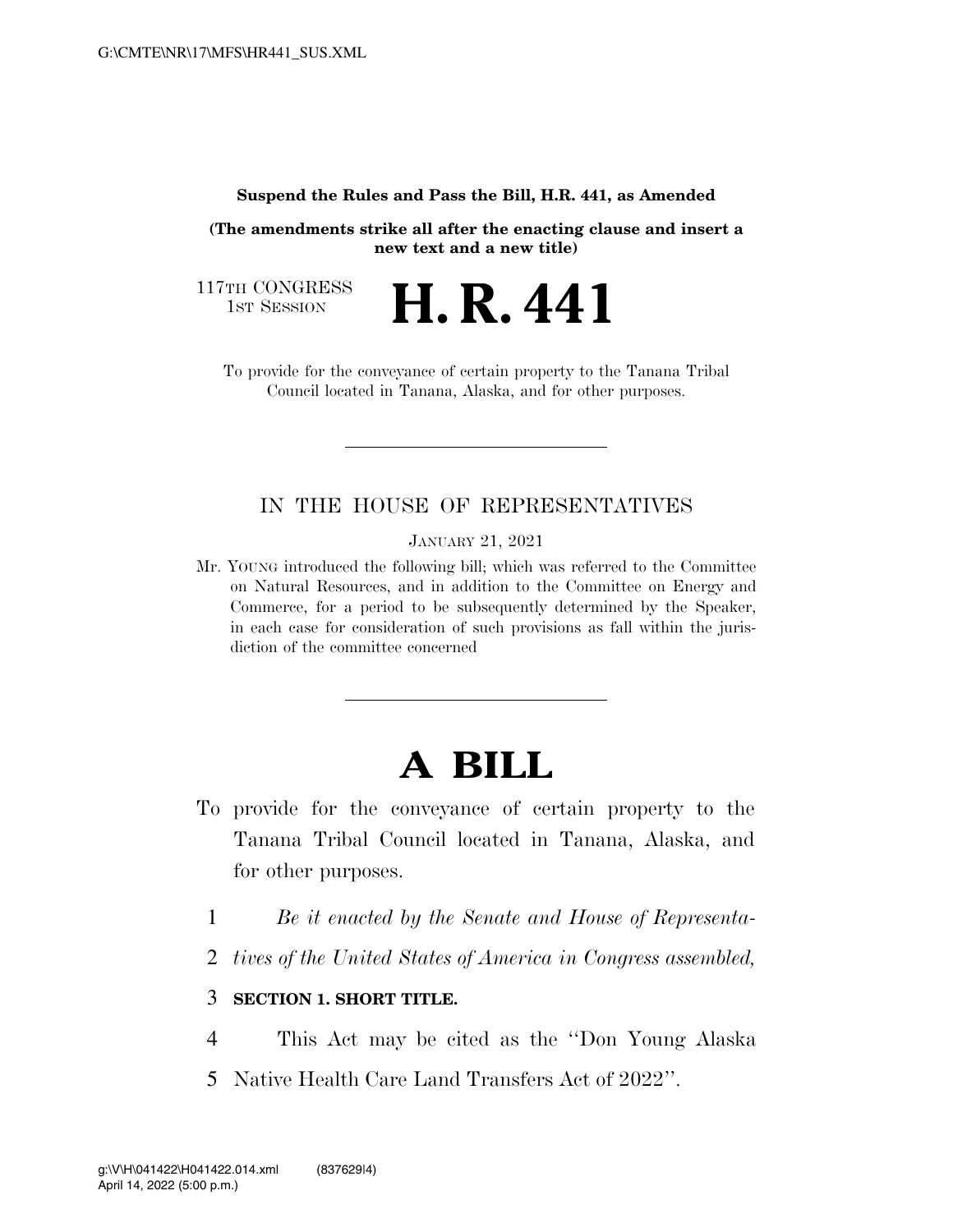## **SEC. 2. DEFINITIONS.**

For the purposes of this Act:

 (1) CONSORTIA.—The term ''Consortia'' means the Alaska Native Tribal Health Consortium and Southeast Alaska Regional Health Consortium.

 (2) COUNCIL.—The term ''Council'' means the Tanana Tribal Council located in Tanana, Alaska.

 (3) SECRETARY.—The term ''Secretary'' means the Secretary of Health and Human Services.

### **SEC. 3. CONVEYANCES OF PROPERTY.**

 (a) CONVEYANCE OF PROPERTY TO THE TANANA TRIBAL COUNCIL.—

 (1) IN GENERAL.—As soon as practicable, but not later than 180 days, after the date of the enact- ment of this Act, the Secretary shall convey to the Council all right, title, and interest of the United States in and to the property described in paragraph (2) for use in connection with health and social serv-ices programs.

 (2) PROPERTY DESCRIBED.—The property re- ferred to in paragraph (1), including all land, im- provements, and appurtenances, described in this paragraph is the property included in U.S. Survey No. 5958 in the village of Tanana, Alaska, within surveyed lot 12, T. 4 N., R. 22 W., Fairbanks Me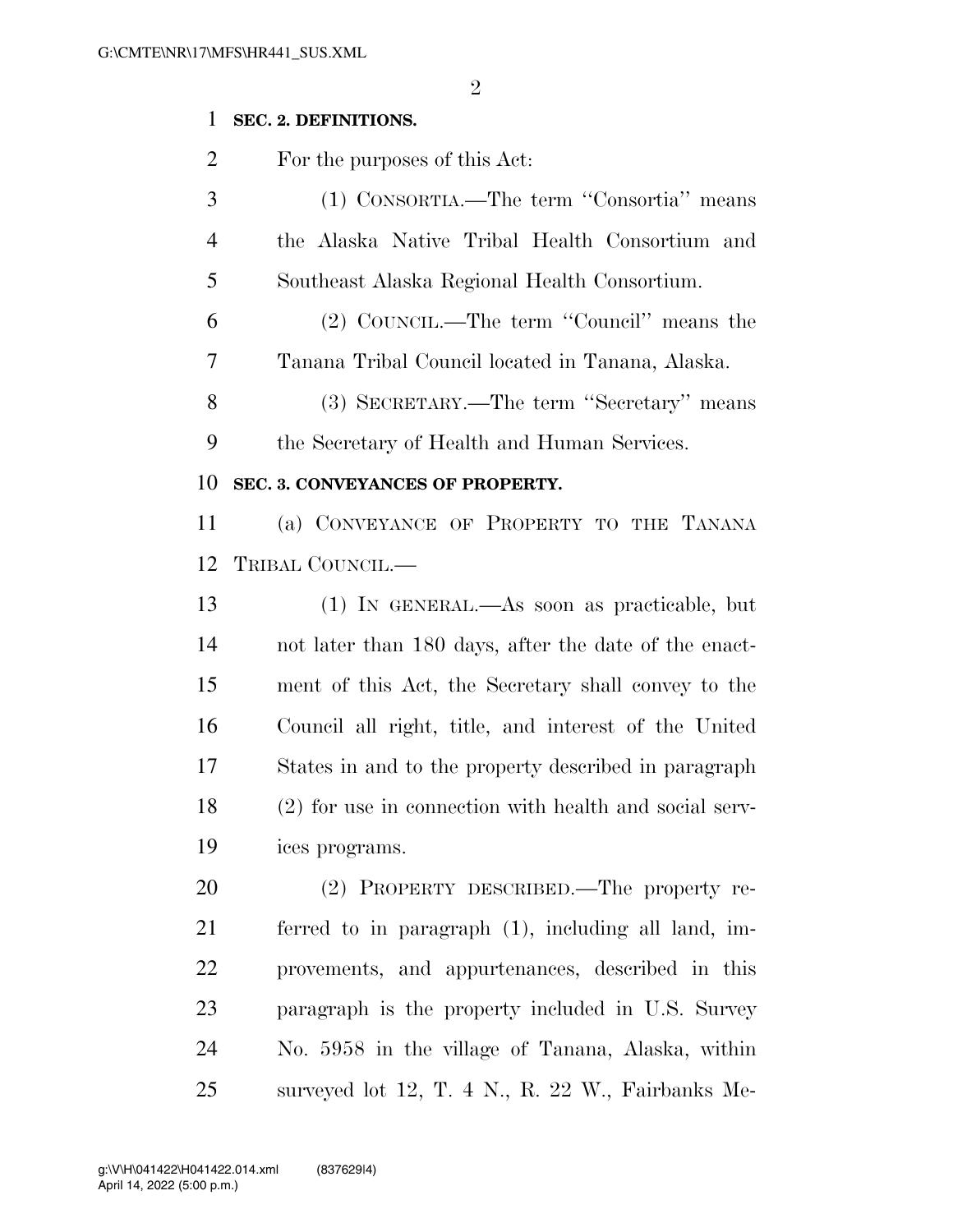ridian, Alaska, containing approximately 11.25 acres.

 (b) CONVEYANCE OF PROPERTY TO THE SOUTHEAST ALASKA REGIONAL HEALTH CONSORTIUM.—

 (1) IN GENERAL.—As soon as practicable, but not later than 2 years, after the date of the enact- ment of this Act, the Secretary shall convey to the Southeast Alaska Regional Health Consortium lo- cated in Sitka, Alaska, all right, title, and interest of the United States in and to the property de- scribed in paragraph (2) for use in connection with health and social services programs.

 (2) PROPERTY DESCRIBED.—The property re- ferred to in paragraph (1), including all land and appurtenances, described in this paragraph is the property included in U.S. Survey 1496, lots 4 and 7, partially surveyed T. 55 S., R. 63 E., Copper River Meridian, containing approximately 10.87 acres in Sitka, Alaska.

20 (c) CONVEYANCE OF PROPERTY TO THE ALASKA NA-TIVE TRIBAL HEALTH CONSORTIUM.—

 (1) IN GENERAL.—As soon as practicable, but not later than 1 year, after the date of the enact- ment of this Act, the Secretary shall convey to the Alaska Native Tribal Health Consortium located in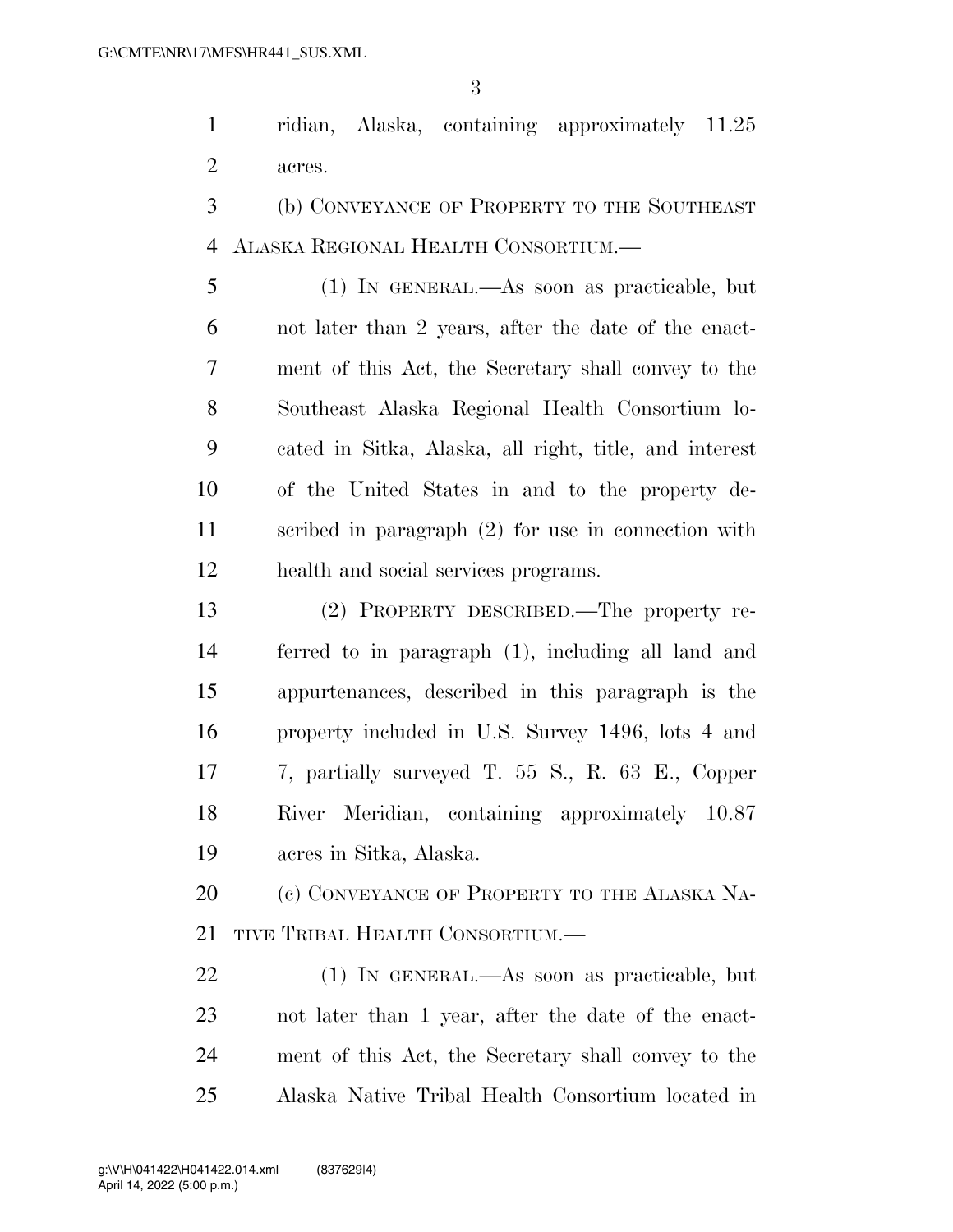| $\mathbf{1}$   | Anchorage, Alaska, all right, title, and interest of |
|----------------|------------------------------------------------------|
| $\overline{2}$ | the United States in and to the property described   |
| 3              | in paragraph $(2)$ for use in connection with health |
| $\overline{4}$ | programs.                                            |
| 5              | (2) PROPERTY DESCRIBED.—The property re-             |
| 6              | ferred to in paragraph (1), including all land, im-  |
| 7              | provements, and appurtenances, is the following:     |
| 8              | (A) Lot 1A in Block 31A, East Addition,              |
| 9              | Anchorage Townsite, United States Survey No.         |
| 10             | 408, Plat No. 96–117, recorded on November           |
| 11             | 22, 1996, in the Anchorage Recording District.       |
| 12             | (B) Block 32C, East Addition, Anchorage              |
| 13             | Townsite, United States Survey No. 408, Plat         |
| 14             | No. 96–118, recorded on November 22, 1996,           |
| 15             | in the Anchorage Recording District.                 |
| 16             | SEC. 4. CONDITIONS OF THE CONVEYANCE OF THE PROP-    |
| 17             | <b>ERTIES.</b>                                       |
| 18             | (a) CONDITIONS.—The conveyance of the properties     |
| 19             | under section 3—                                     |
| 20             | (1) shall be made by warranty deed; and              |
| 21             | $(2)$ shall not—                                     |
| 22             | (A) require any consideration from the               |
| 23             | Consortia or the Council for the property;           |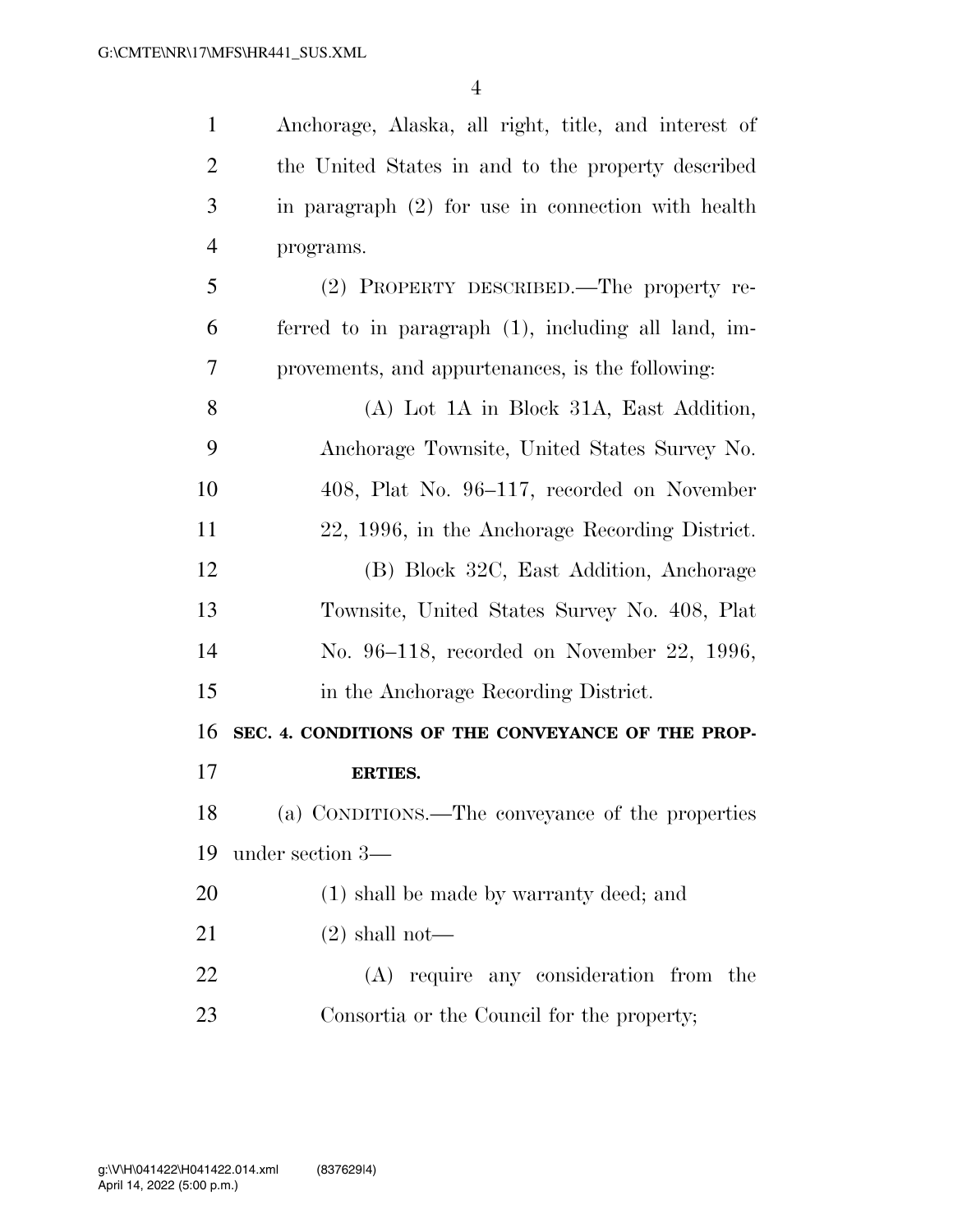(B) impose any obligation, term, or condi- tion on the Consortia or the Council regarding the property; or

 (C) allow for any reversionary interest of the United States in the property.

 (b) EFFECT ON ANY QUITCLAIM DEED.—The con- veyance by the Secretary of title by warranty deed under subsection (a)(1) shall, on the effective date of the convey- ance, supersede and render of no future effect any quit- claim deed to the properties described in section 3 exe- cuted by the Secretary and the Consortia or the Council. **SEC. 5. ENVIRONMENTAL LIABILITY.** 

(a) LIABILITY.—

 (1) IN GENERAL.—Notwithstanding any other provision of law, neither the Consortia nor the Coun- cil shall be liable for any soil, surface water, ground- water, or other contamination resulting from the dis- posal, release, or presence of any environmental con- tamination on any portion of the property described in section 3 that occurred on or before the date on which the Consortia or the Council controlled, occu-pied, and used the properties.

 (2) ENVIRONMENTAL CONTAMINATION.—An en- vironmental contamination described in paragraph (1) includes any oil or petroleum products, haz-